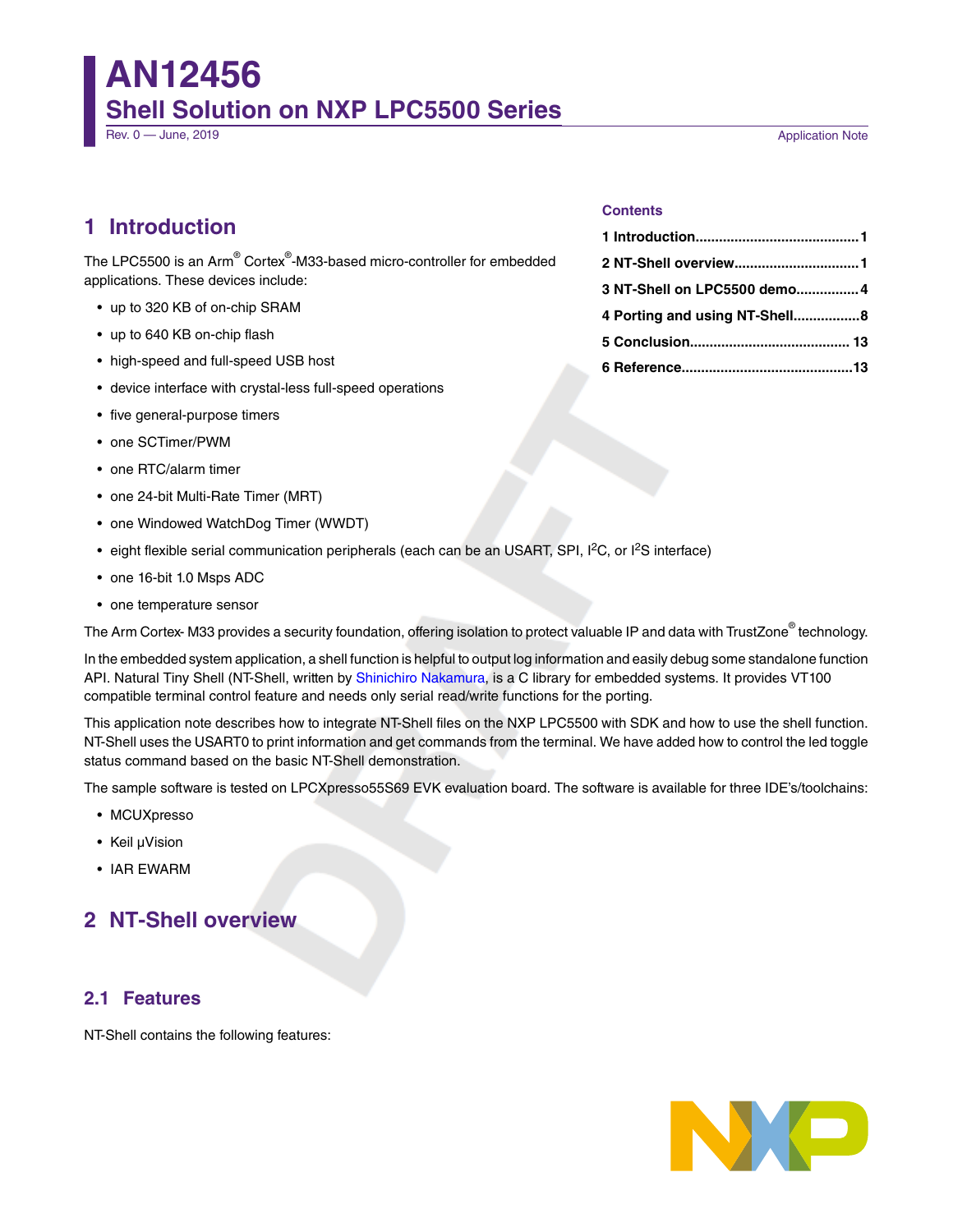- Compatible with VT100
- Really simple
- Highly portable
	- Compatible with C89
	- No dependencies (even libc!)
	- No dynamic memory allocation (no need for an operation system!)
- Small code foot print
	- ROM: 10 KB
	- RAM: 1 KB

## **2.2 License claim**

The license of NT-Shell is MIT. For details, refer to <http://opensource.org/licenses/mit-license.php>.

vtparse and vtparse table are in the public domain.

ntshell, ntopt, ntlibc, text editor, and text history are in the MIT license.

You can also select TOPPERS license. For details, refer to<https://www.cubeatsystems.com/ntshell/license.html>.

## **2.3 Source code download**

Users can download NT-Shell source codes from [https://www.cubeatsystems.com/ntshell/download.html.](https://www.cubeatsystems.com/ntshell/download.html)

## **2.4 Architecture**

NT-Shell have two part: **core** and **util**.

The **core** branch includes four parts, as shown in [Figure 1.](#page-2-0) on page 3.

- Top interface module  $(ntshell.c/.h)$
- VT100 sequence controller (vtsend.c/.h, vtrecv.c/.h, and vtparse\_table.c/.h)
- Text controller (text editor.c/.h and text history.c/.h)
- C Runtime Library (ntlibc.c/.h)

The **Utility** branch only contains ntopt.c/.h and ntstdio.c/.h.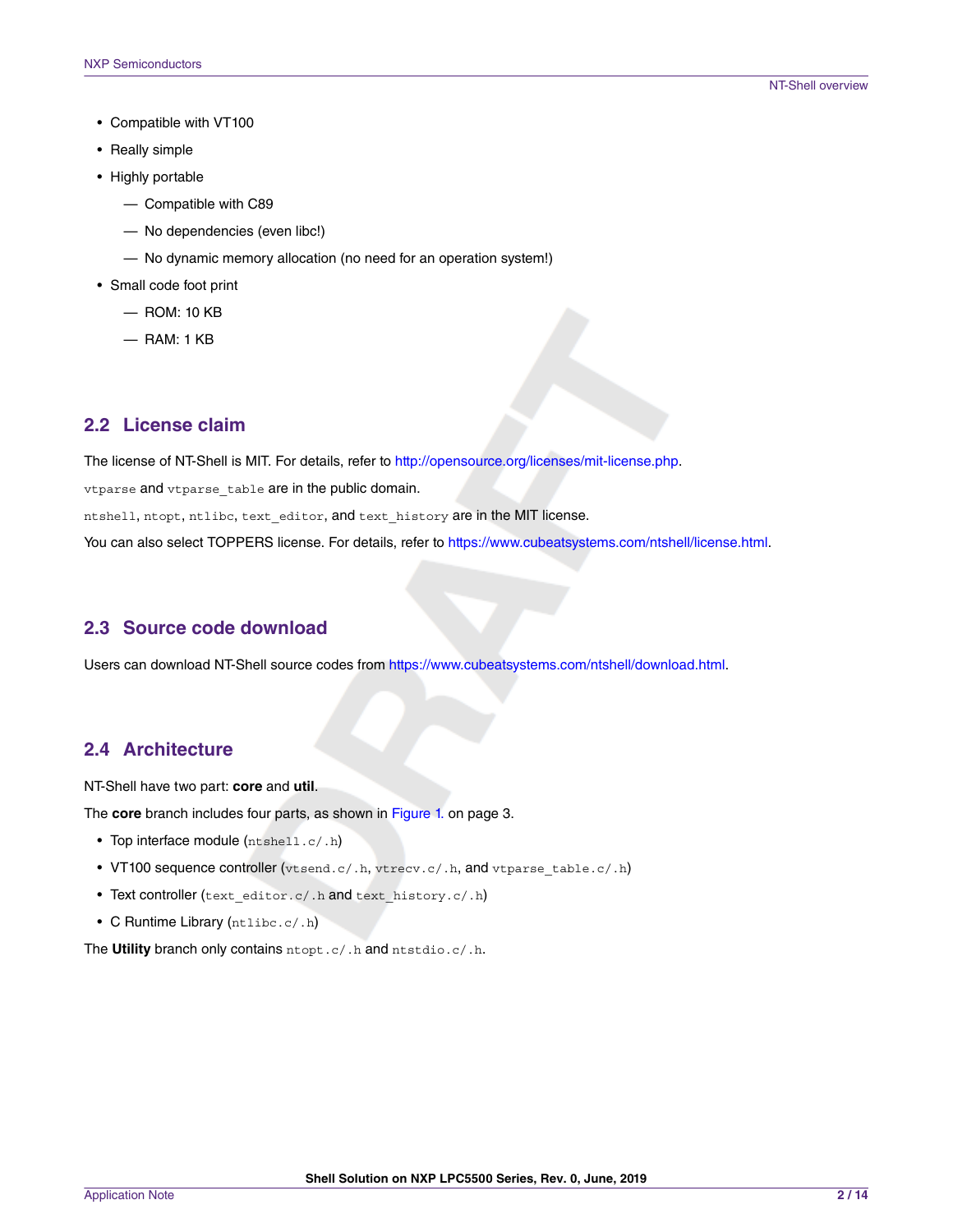<span id="page-2-0"></span>

[Figure 2. o](#page-3-0)n page 4 shows the NT-Shell functions call graph. NT-Shell function APIs are quite simple.

To enable the NT-Shell function in a real application, users only need to call the following function APIs in thr main or RTOS thread.

- func\_read()
- func\_write()
- func\_callback()
- func\_init()
- func\_set\_prompt()
- func\_execute()

When porting the NT-Shell to a new MCU platform, check the following codes carefully:

- uart\_getc()
- uart\_putc()

For the porting activities, refer to [Porting NE-Shell to a new platform](#page-7-0) on page 8.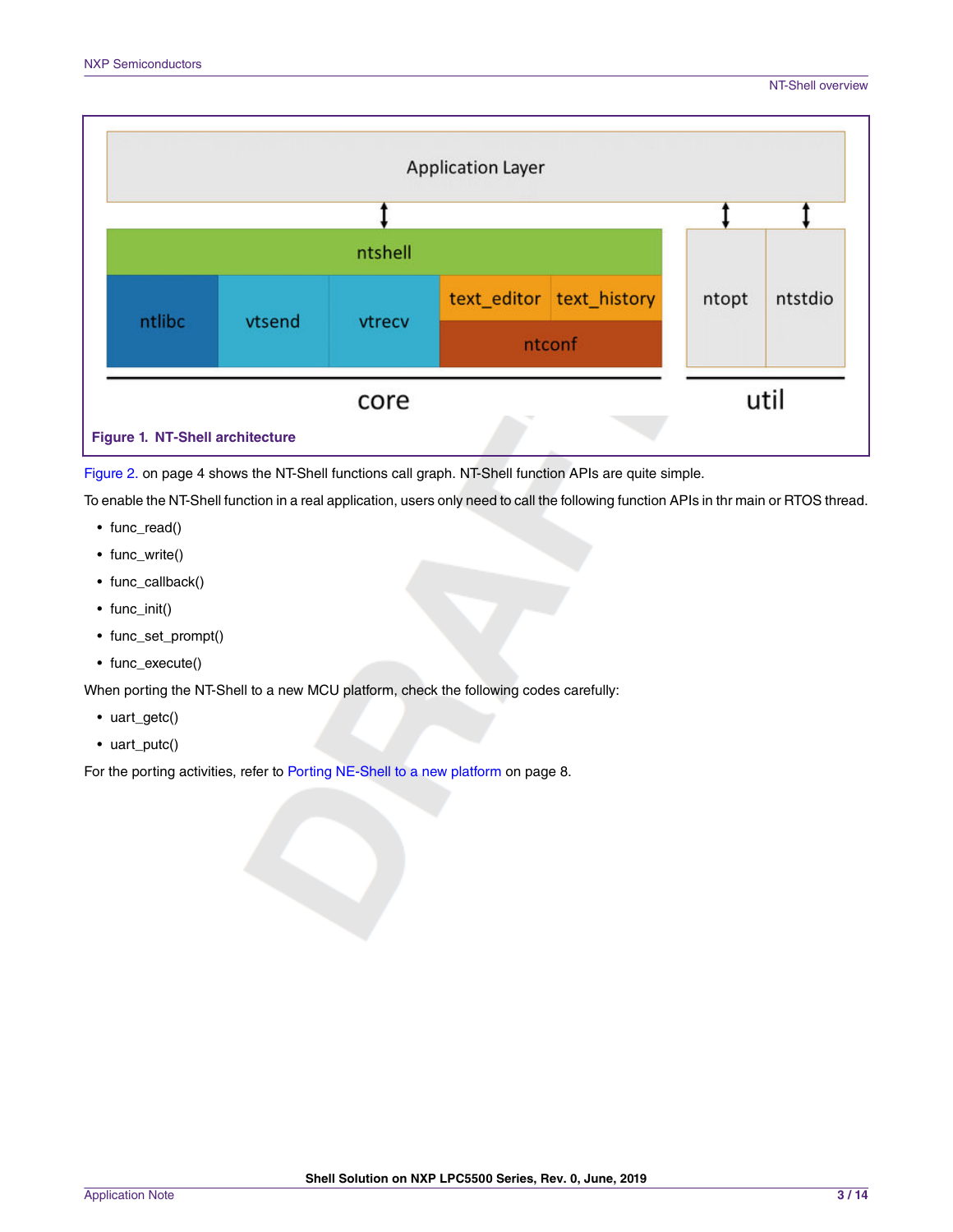<span id="page-3-0"></span>

# **3 NT-Shell on LPC5500 demo**

## **3.1 LPC55S69Xpresso board**

The LPC55S69Xpresso board supports a VCOM serial port connection via **P6**. To observe debug messages from the board, set the terminal program to the appropriate COM port and use the setting of **115200-8-N-1-none**. To make the debug messages easier to read, set the new line receive to **auto**.

# **3.2 Board setup**

The LPCXpress55S69 development board is used for customer evaluation. [Figure 3. o](#page-4-0)n page 5 shows the board functions and setup.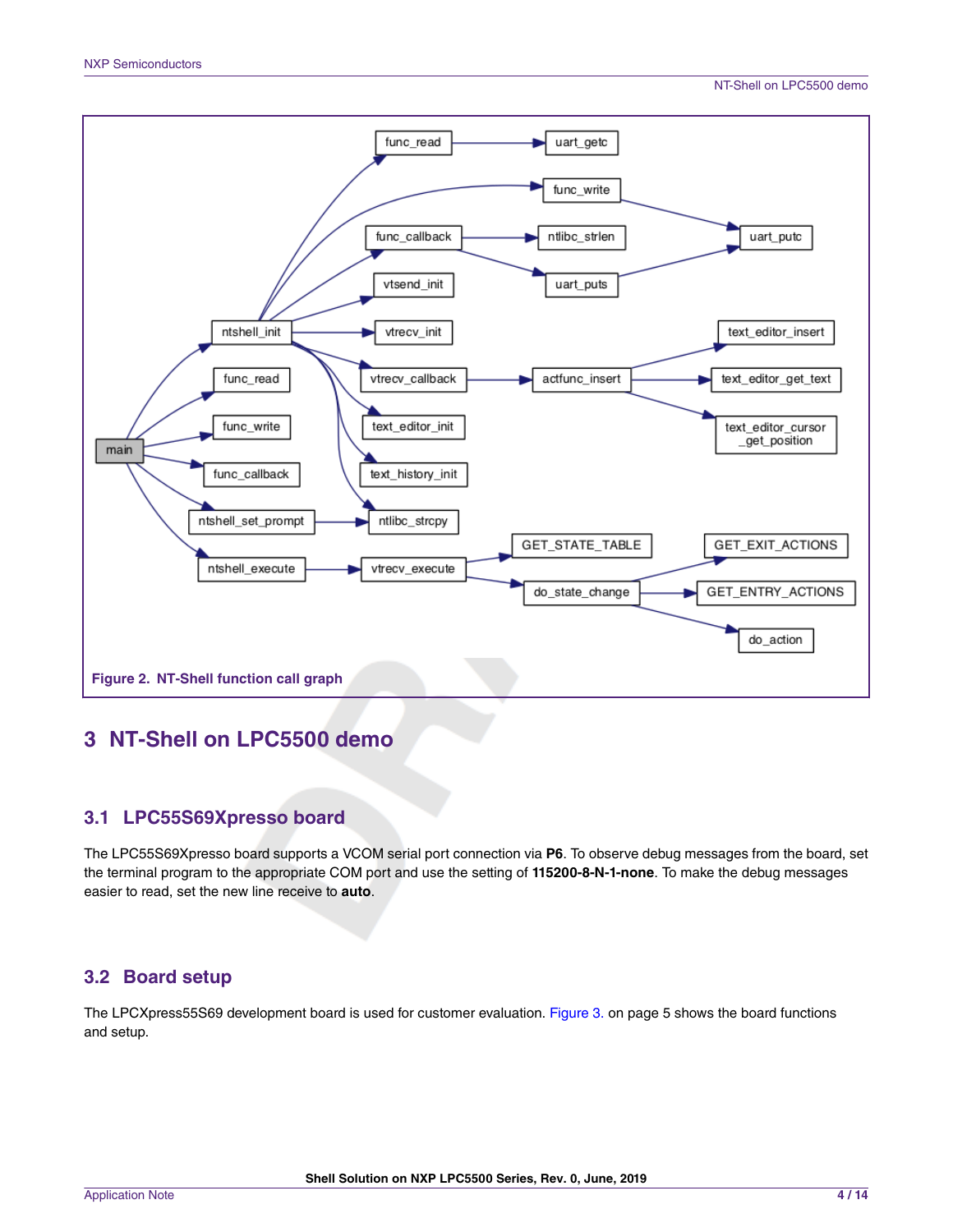#### NT-Shell on LPC5500 demo

<span id="page-4-0"></span>

The board ships with CMSIS-DAP debug firmware programmed. For more information on CMSIS\_DAP debug firmware, visit the following FAQ:

[https://www.nxp.com/downloads/en/software/lpc\\_driver\\_setup.exe](https://www.nxp.com/downloads/en/software/lpc_driver_setup.exe)

To debug and terminate debug messages, connect a USB cable to P6 USB connector, as shown in [Figure 4. o](#page-5-0)n page 6. Board schematics are available on [https://www.nxp.com.](https://www.nxp.com)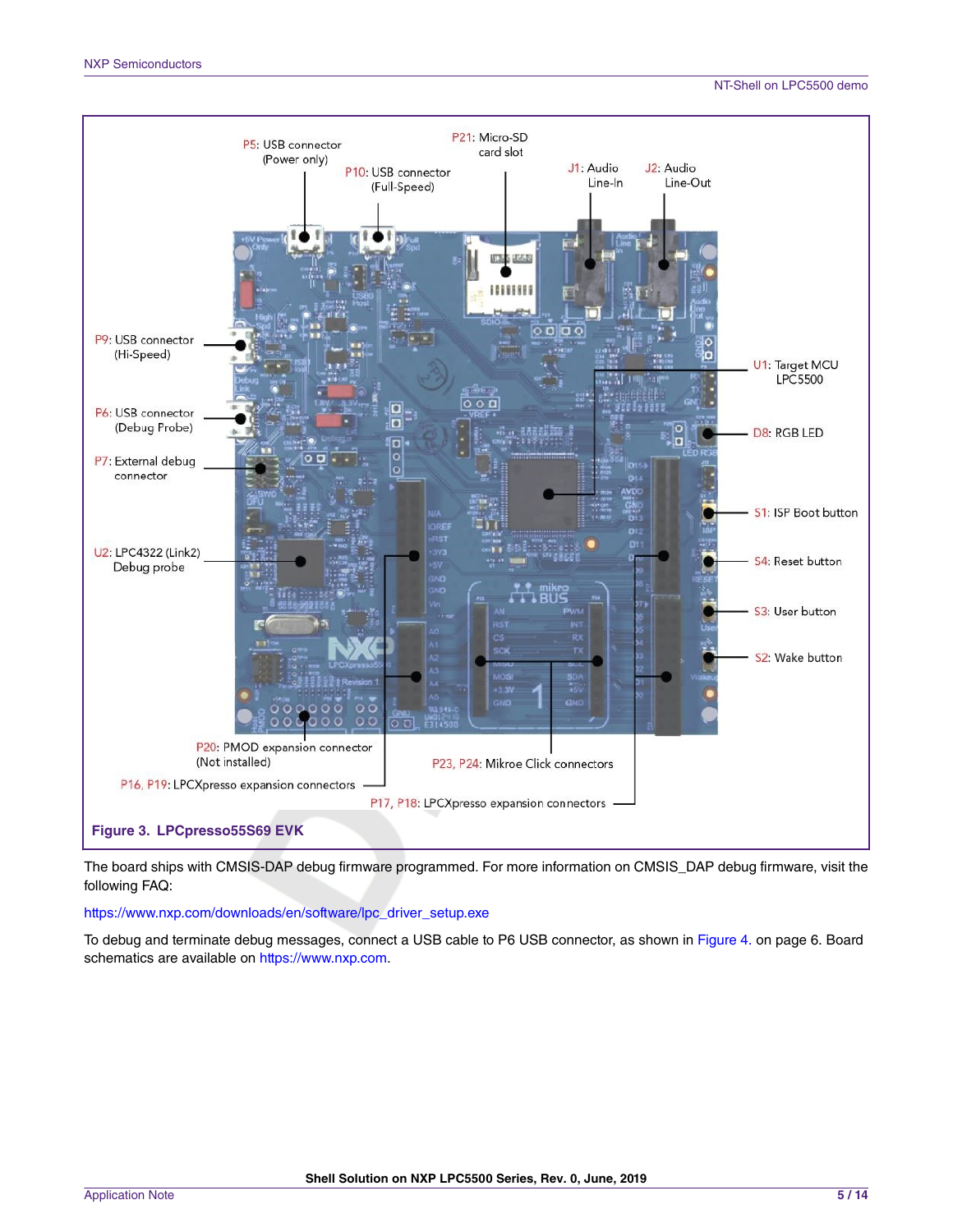<span id="page-5-0"></span>

## **3.3 Software setup**

Three IDEs were used to verify the NT-Shell example projects:

- KEIL MDK
- IAR Embedded Workbench v8.32.1
- MCUXpresso IDE v10.3.1 (it can be downloaded from <https://www.nxp.com>)

Terminal software:

Tera Term or other terminal support uart serial port is suggested (they can be downloaded from [https://ttssh2.osdn.jp/](https://ttssh2.osdn.jp/index.html.en) [index.html.en](https://ttssh2.osdn.jp/index.html.en)).

# **3.4 Program verification**

When downloading the NT-Shell project and pressing the **RESET(S4)** button to run the code, user can follow the information from USB Virtual COM (VCOM) port and input the command you want to test. Once the **RESET** button is pressed, there are prompt messages on the terminal, as shown in [Figure 5. o](#page-6-0)n page 7.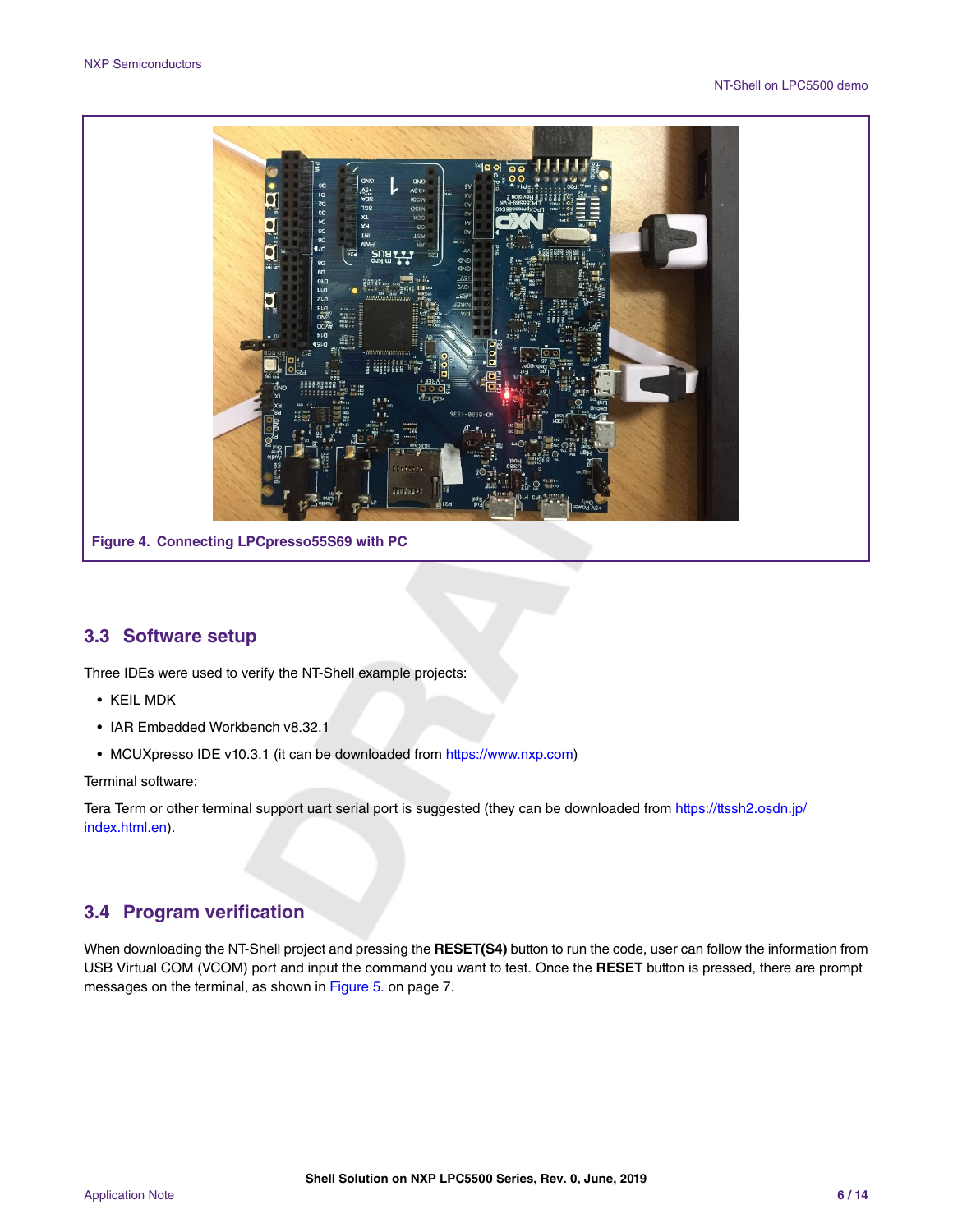<span id="page-6-0"></span>

# **3.5 Demo function instruction**

Once programmed NT-Shell demo code on LPCXpresso55S69 board and the demo prompt message shows on terminal. Users can use the following commands to print system information or control led status. Users can use the **Tab** key to complete the commands.

This demo provides multiple commands, such as, help, system information get, and control led. Table 1. NE-Shell demo support command on page 7 lists all the support commands.

#### **Table 1. NE-Shell demo support command**

| <b>Action</b>                       | <b>Commands by key input</b> |
|-------------------------------------|------------------------------|
| To show help message                | help                         |
| The system information help message | info                         |
| To get system information message   | info sys                     |
| To get system version message       | Info ver                     |

*Table continues on the next page...*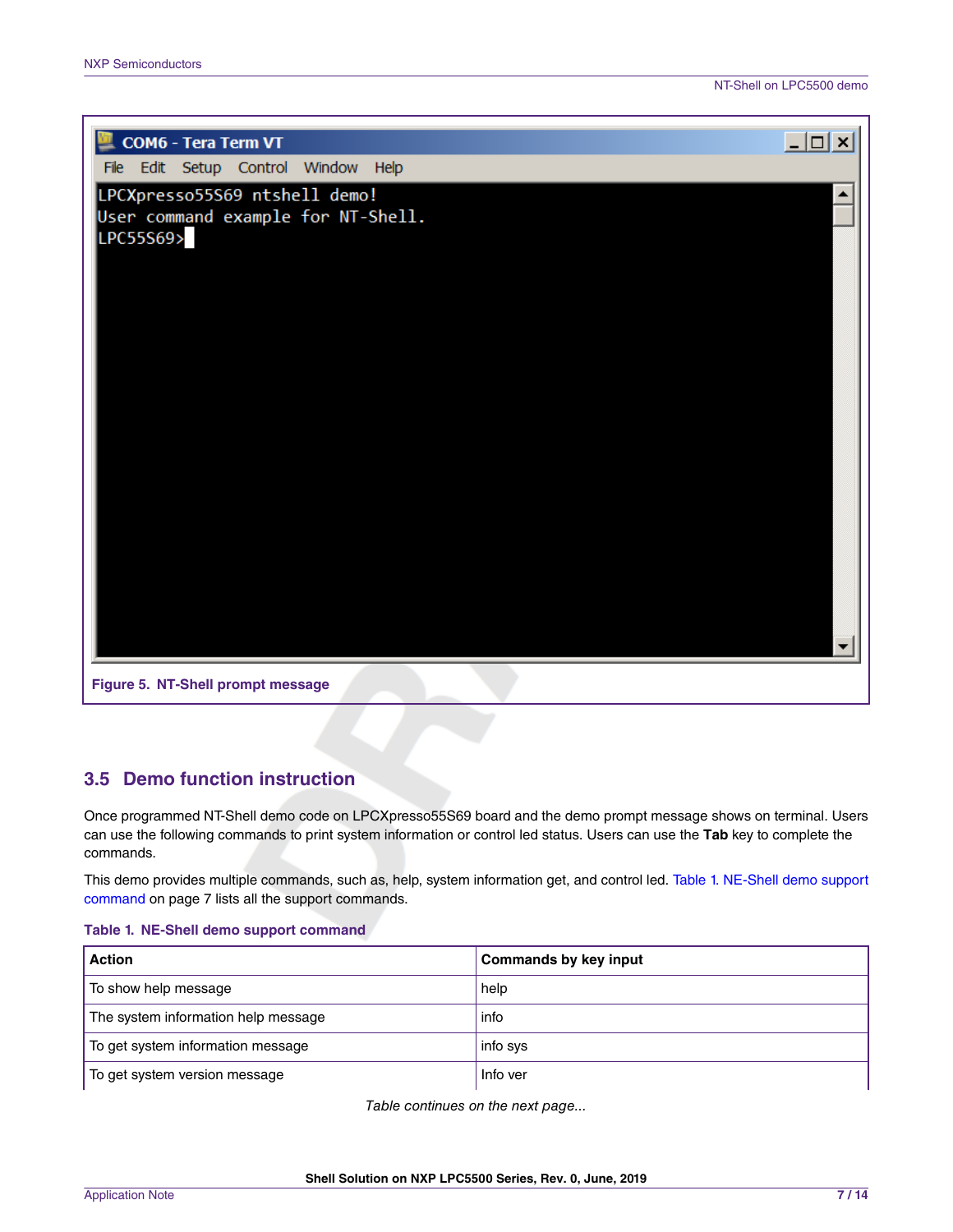| The command help message for LED status | color       |
|-----------------------------------------|-------------|
| To toggle RED led                       | color red   |
| To toggle Green led                     | color green |
| To toggle Blue led                      | color blue  |

#### <span id="page-7-0"></span>**Table 1. NE-Shell demo support command (continued)**

# **3.6 NT-Shell-supported edit controls**

NT-Shell supports multiple edit control hotkeys, such as, search history command, move the cursor to a special position, and so on. Table 2. NT-Shell-supported edit control hotkeys on page 8 describes the hotkeys and related information.

**Table 2. NT-Shell-supported edit control hotkeys**

| <b>Action</b>                        | <b>Key Input</b>      |
|--------------------------------------|-----------------------|
| Move to the start of line            | CTRL+A or Home        |
| Move to the end of line              | CTRL+E or End         |
| Move forward one character           | CTRL+F or Right arrow |
| Move back one character              | CTRL+B or Left arrow  |
| Delete previous character            | Backspace             |
| Delete current character             | CTRL+D or Delete      |
| Cancel current input line            | $CTRL+C$              |
| History search (backward)            | $CTRL + P$            |
| History search (forward)             | CTRL+N                |
| Input suggestion from history record | <b>TAB</b>            |

# **4 Porting and using NT-Shell**

## **4.1 Porting NE-Shell to a new platform**

After the NT-Shell source code package is unzipped, the structure of NT-Shell official sample code file tree is as shown in [Figure](#page-8-0) [6.](#page-8-0) on page 9.

To port NT-Shell to a new MCU platform, copy the source code files under the 1ib folder to the new project and add the .c/.h files under the lib folder to the new project compile list.

You can add a new command into the usrcmd.c by copying the usrcmd.c and usrcmd.h to the new project.

 **NOTE** 

Make sure that the STACK size of the new project is enough. Otherwise, the code will generate hard-fault when running.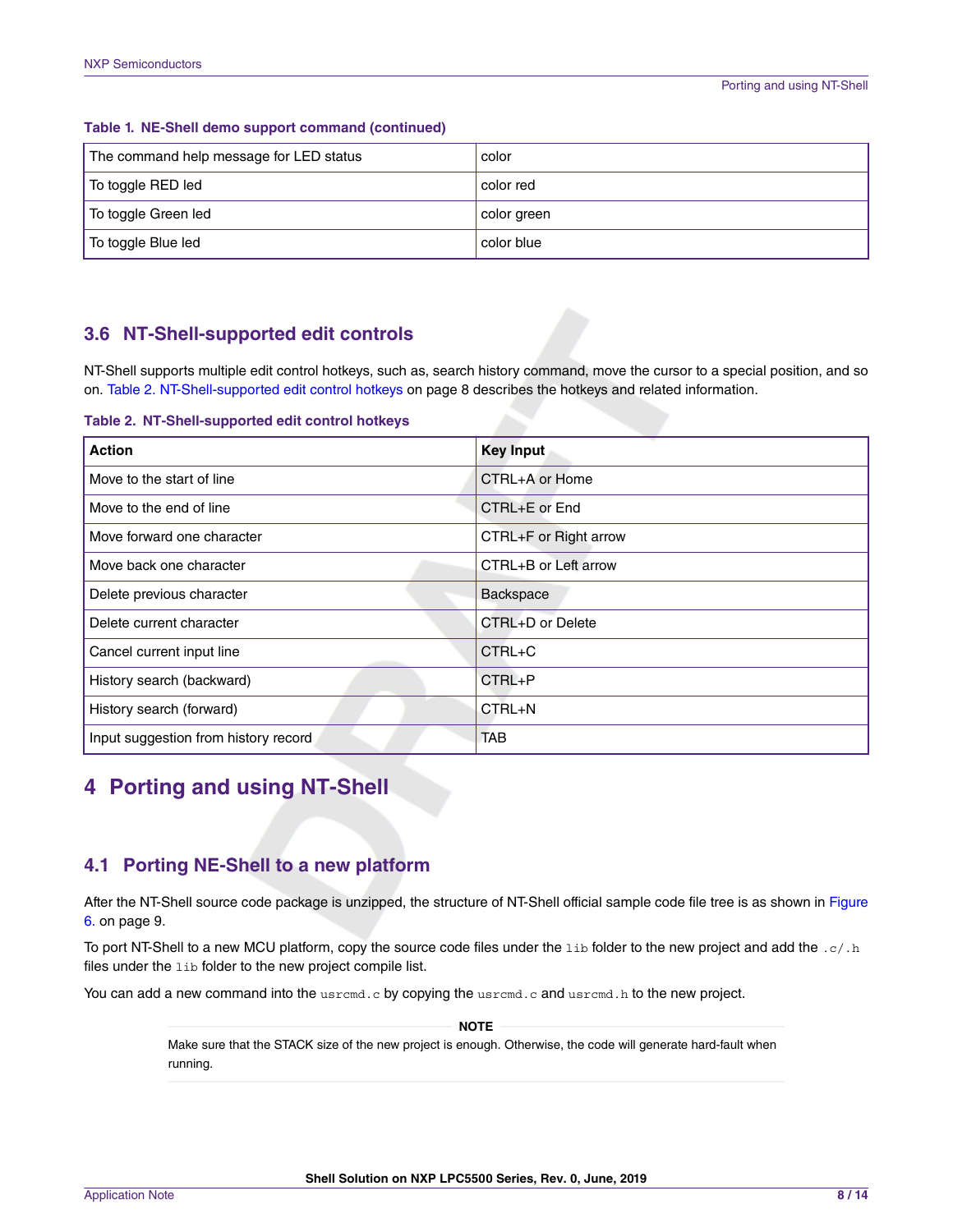<span id="page-8-0"></span>C: . output.doc ---1ib +---core ntconf.h ntint.h ntlibc.c ntlibc.h ntshell.c ntshell.h text\_editor.c text\_editor.h text\_history.c text\_history.h vtrecv.c vtrecv.h vtsend.c vtsend.h --util ntopt.c ntopt.h ntstdio.c ntstdio.h -sample \---target  $\{- -nxp - \pmod{24}$  $\{-\text{-}1\text{pc\_monitor}$ .cproject .project ---src  $crp.c$ cr\_startup\_lpc82x.c  $main.c$  $m$ tb.c sysinit.c uart.c uart.h usrcmd.c usrcmd.h **Figure 6. NT-Shell prompt message**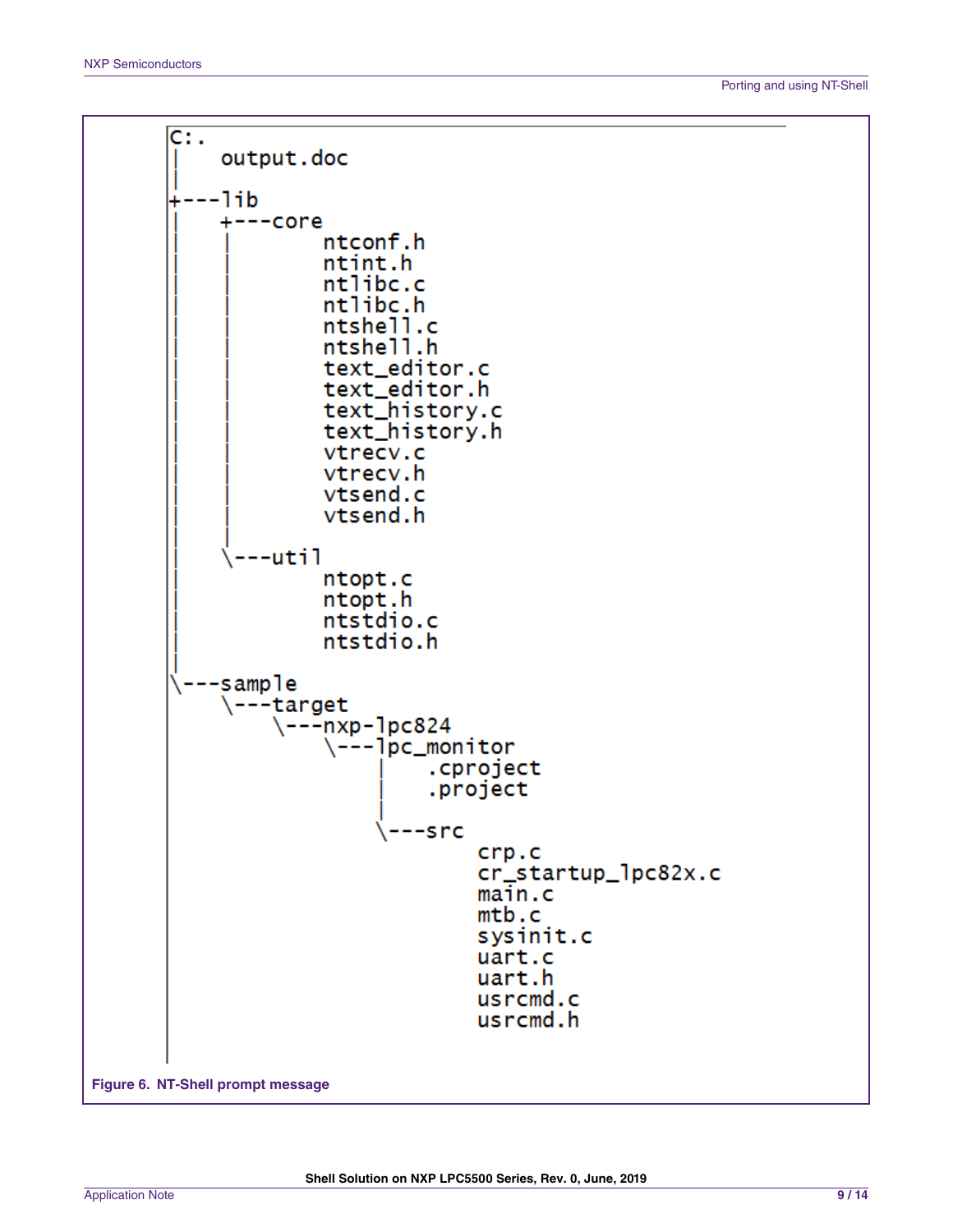After adding the required NT-Shell files into the new project, you can complete the uart\_getc(), uart\_putc(), and uart\_puts() functions with SDK UART API. Figure 7. on page 10 shows the example to implement the three API in the app\_printf.c file.

```
uint8 t uart getc (void)
 107108 \boxminus109
            uint8 t c = 0;
 110 \Boxwhile (1) {
                 int bytes = RingBuf Read1Byte (\omegag DebugRBuffer, \omega);
 111
 112日
                 if (bytes > 0) {
 113
                      return c;
 114
                 \mathcal{E}115
            ₹
 116
       <sup>1</sup>
 117
 118
       void uart putc (uint8 t c)
 119E120
            USART WriteBlocking (DEBUG UART, &c, 1);
 121
       3
 122
 123
 124 void uart puts (char *str)
 125 \boxdot126白
            while (*str) {
 127
                 uart putc(*str++);
 128
            }
 129
       1
 130
Figure 7. UART operation API
```
Also, you can add serial\_read(), serial\_write(), and user\_callback() functions into the NT-Shell initialization file. [Figure](#page-10-0) [8.](#page-10-0) on page 11 shows the example to add the three functions into the main.c.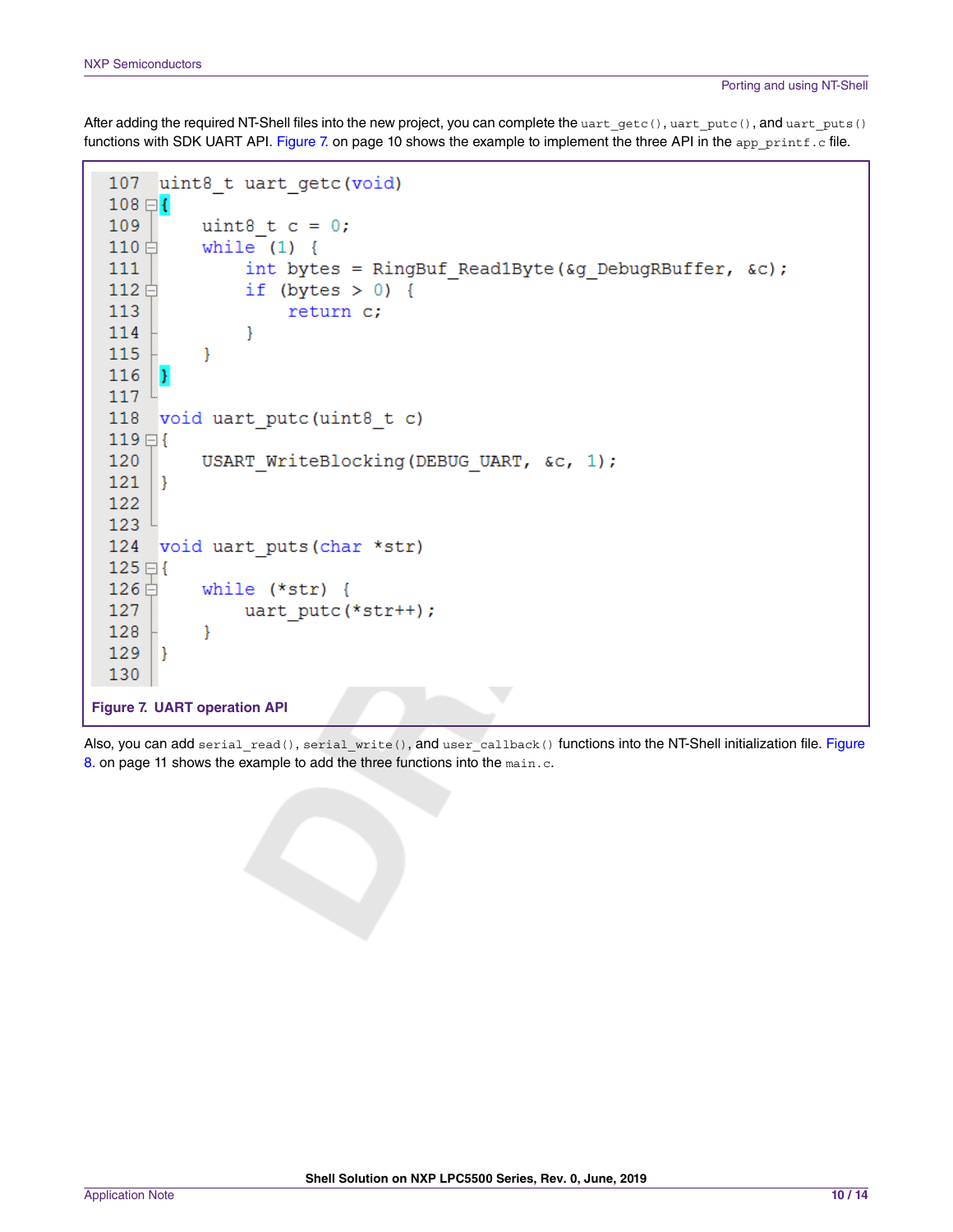```
20
   * Code
22 static int serial read(char *buf, int cnt, void *extobj)
23 \boxminus \{24 \oplusfor (int i = 0; i < cnt; i++) {
25
          buf[i] = uart getc();26
       }
27
       return cnt;
28
  \vert }
29<sup>1</sup>30 static int serial write (const char *buf, int cnt, void *extobj)
31 \boxdot32日
       for (int i = 0; i < cnt; i++) {
33
          uart putc(bluf[i]);
34
       }
35
       return cnt;
36 | }
37<sup>l</sup>38 static int user callback (const char *text, void *extobj)
39日{
40 \nightharpoonup^{\text{4}}#if 0
41 \Box/*
        * This is a really simple example codes for the callback function.
42
43
        \star/uart_puts("USERINPUT[");
44
45
       uart puts (text);
46
       uart puts ("]\r\ln");
47
   #else
48 \oplus/*
        * This is a complete example for a real embedded application.
49
50
        \star/51
       usrcmd execute (text) ;
  #endif
52
53
       return 0;
54 }
```
**Figure 8. NT-Shell serial call API**

### **4.2 Using NT-shell**

You can find the functions and examples of NT-Shell key APIs on [https://www.cubeatsystems.com/ntshell/api.html.](https://www.cubeatsystems.com/ntshell/api.html)

The following API execution examples are as shown in [Figure 9. o](#page-11-0)n page 12.

- To initialize the NT-Shell, you need to initialize the UART port first and then call ntshell init() API.
- With the ntshell set prompt() API, you can set the prompt name.
- ntshell execute() is the NT-Shell task function. You can call it in a while loop or in a RTOS task.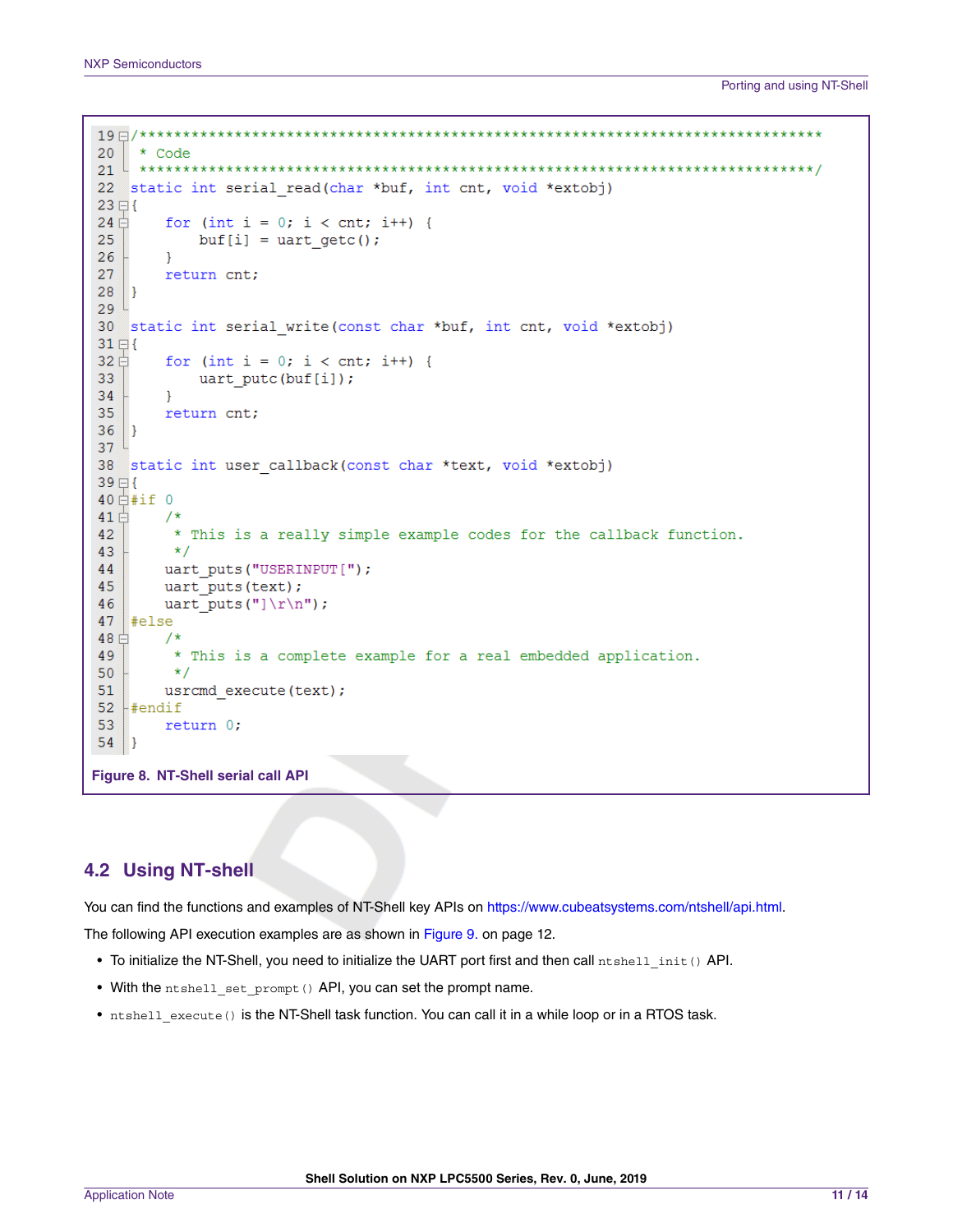```
/* Init debug uart port with 115200, 8n1 */
  debug init (115200);
  /* log info */PRINTF("LPCXpresso55569 ntshell demo!\r\n");
  uart puts ("User command example for NT-Shell.\r\ln");
  /* Init ntshell */
  ntshell init(&nts, serial read, serial write, user callback, extobj);
  /* Set ntshell prompt name */
  ntshell set prompt (&nts, "LPC55S69>");
  while (1)€
       /*ntshell tasks */ntshell execute (&nts);
   ₹
Figure 9. NT-Shell execution examples
```
[Figure 10.](#page-12-0) on page 13 shows how to add a new command.

A new command can be added in the usrcmd.c file. In this AN example, an LED toggle is added with the name of **color**.

After a **color** command is created in the  $\text{cmdistr}[]$ , the usrcmd  $\text{color}()$  function is achieved.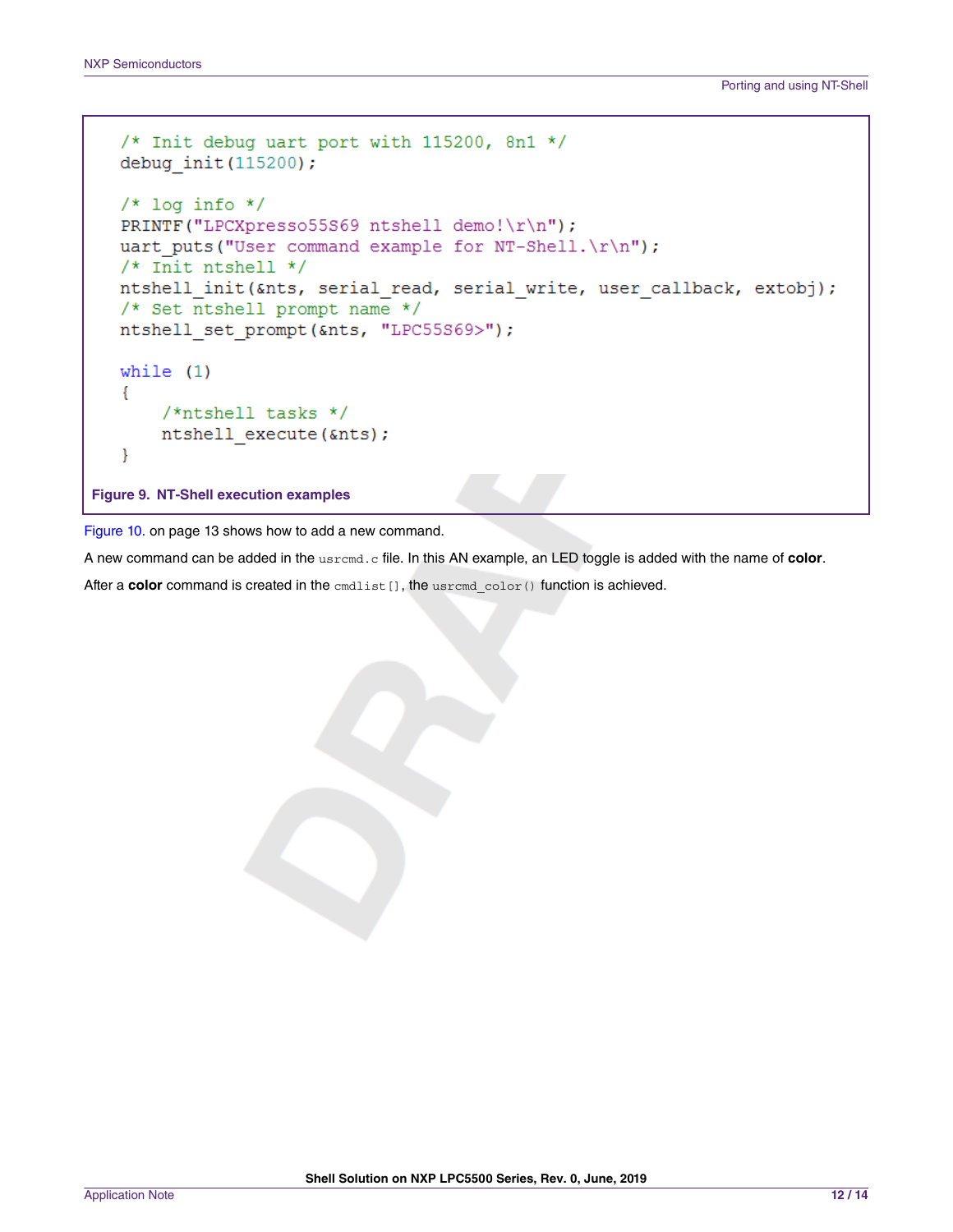```
Conclusion
```

```
51 \existsstatic const cmd_table_t cmdlist[] = {
             { "help", "This is a description text string for help command.", usrcmd help },<br>{ "info", "This is a description text string for info command.", usrcmd_info },
    52
    53
   54
             { "color", "Color command for color LED.",
                                                                                           usramd_color },
    55
       \Vert } ;
    56<sup>°</sup>57 int usrcmd execute (const char *text)
   58 田{
    62 static int usrcmd_ntopt_callback(int argc, char **argv, void *extobj)
    63 \boxplus \{78 static int usrcmd help (int argc, char **argv)
   79 田 {
   91 static int usrcmd info (int argc, char ** argv)
   92 \oplus110 static int usrcmd color (int argc, char **argv)
  111 \boxplus \{112 \, \varepsilonif (argc != 2) {
  113
                 uart puts ("color red\r\n");
                  uart puts ("color blue\r\n");
  114
  115
                  uart puts ("color green\r\n");
  116
                 return 0;
  117
             -1
  118 \n\triangleif (ntlibc strcmp(argv[1], "red") == 0) {
  119
                  led_toggle(LEDR_NUM);
  120
                  return 0;
  121
  122 \, \varepsilonif (ntlike\_strcmp(argv[1], "blue") == 0) {
  123
                 led_toggle(LEDB_NUM);
  124
                  return 0;
  125
             -1
  126
             if (ntlike_strcmp(argv[1], "green") == 0) {
  127
                  led_toggle(LEDG_NUM);
  128
                  return 0;
  129
             \mathcal{F}uart_puts("Unknown sub command found\r\n");
  130
  131
             return -1;132
        - 1
  122Figure 10. Adding a new command
```
# **5 Conclusion**

This application note describes a shell solution which makes debug and get log information when developing the LPC55S69 with its SDK. The NT-Shell is easy for porting and it supports VT100.

Great thanks to [Shinichiro Nakamura](https://twitter.com/shintamainjp) for creating such a beautiful shell code.

# **6 Reference**

- [LPC55S6x User Manual](https://www.nxp.com/docs/en/user-guide/UM11126.pdf), UM11126 (Rev. 1.2), NXP Semiconductors, 3 May 2019
- The NT-Shell official site,<https://www.cubeatsystems.com/ntshell/>